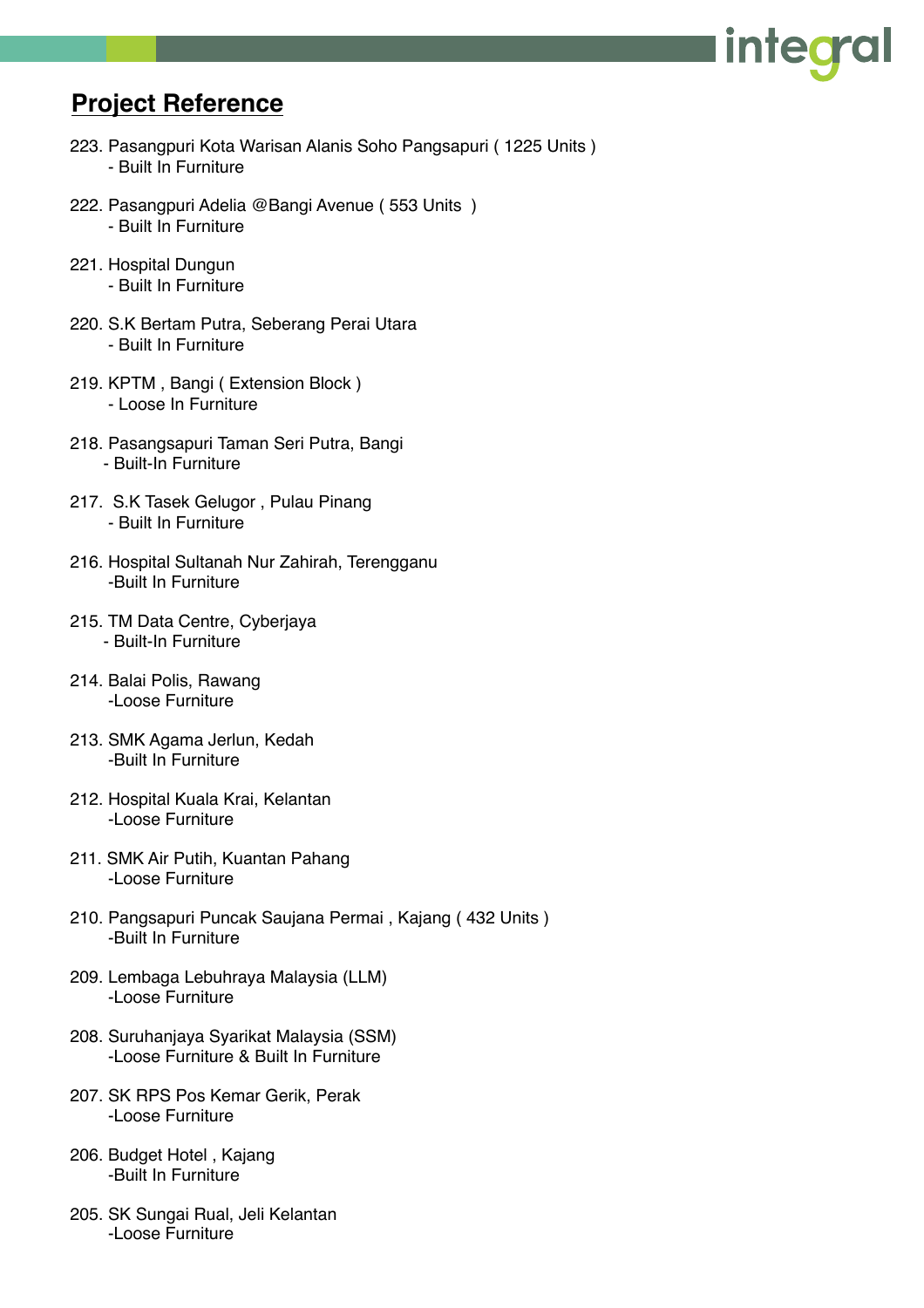- 204. Fakulti Perniagaan & Perakaunan, Universiti Malaya , Petaling Jaya -Built In Furniture
- 203. Kem Tentera Darat Seberang Takir, Terengganu -Built In & Loose Furniture
- 202. Lanjut Beach & Golf Resort, Rompin, Pahang -Built In Furniture
- 201. SMK Seri Istana, Klang - Supply and install School Loose Furniture And Built-in Furniture.
- 200. SMK Agama Pagoh , Johor - Supply and install School Loose Furniture
- 199. Kuarters Kakitangan Penjara Jasin , Melaka - Supply and install Built-in Furniture.
- 198. Perodua Automotive Centre Rawang, Selangor - Supply and install Office Loose And Built-in Furniture.
- 197. Hospital Kemaman, Terengganu - Supply and install Built-In Furniture.
- 196. KPM SMK Sungai Ramal, Kajang Selangor - Supply and install School Loose Furniture.
- 195. KPM SMK Bandar Enstek, Seremban N9 - Supply and install School Built-in Furniture.
- 194. SJK(C) La Salle, Jalan Kuchai Lama, KL - Supply and install School Loose Furniture And Customise Furniture.
- 193. Jalan Susur Keluar Bertol B149 Kundang (LATAR) - Supply and install Office Loose Furniture And Built-in Furniture.
- 192. KPM SK Ahmad Boestaman, Setiawan, Perak - Supply and install School Loose Furniture And Built-in Furniture.
- 191. KPM SMK Kamunting Bakti, Kamunting Perak - Supply and install School Built-in Furniture.
- 190. KPM SMK Bandar Sri Puncak Jalil, Puncak Jalil Petaling Jaya. - Supply and install School Built-in Furniture.
- 189. Institut Pendidikan Guru Kampus Bahasa Melayu (IPGKBM), Bangsar, K.L - Supply and install Office Open Plan Partition And Built-in Furniture.
- 188. Masjid Wilayah, Jalan Duta, K.L - Supply and install Built-in Furniture (Acoustic Wall & Stage)
- 187. KPM SMK Minden Height, Pulau Pinang - Supply and install School Furniture.
- 186. Wisma Pertahanan, Tingkat 20, Kuala Lumpur - Supply and install Office Open Plan Partition And Built-in Furniture.
- 185. Pejabat Jabatan Perdana Menteri (JPM), Putrajaya.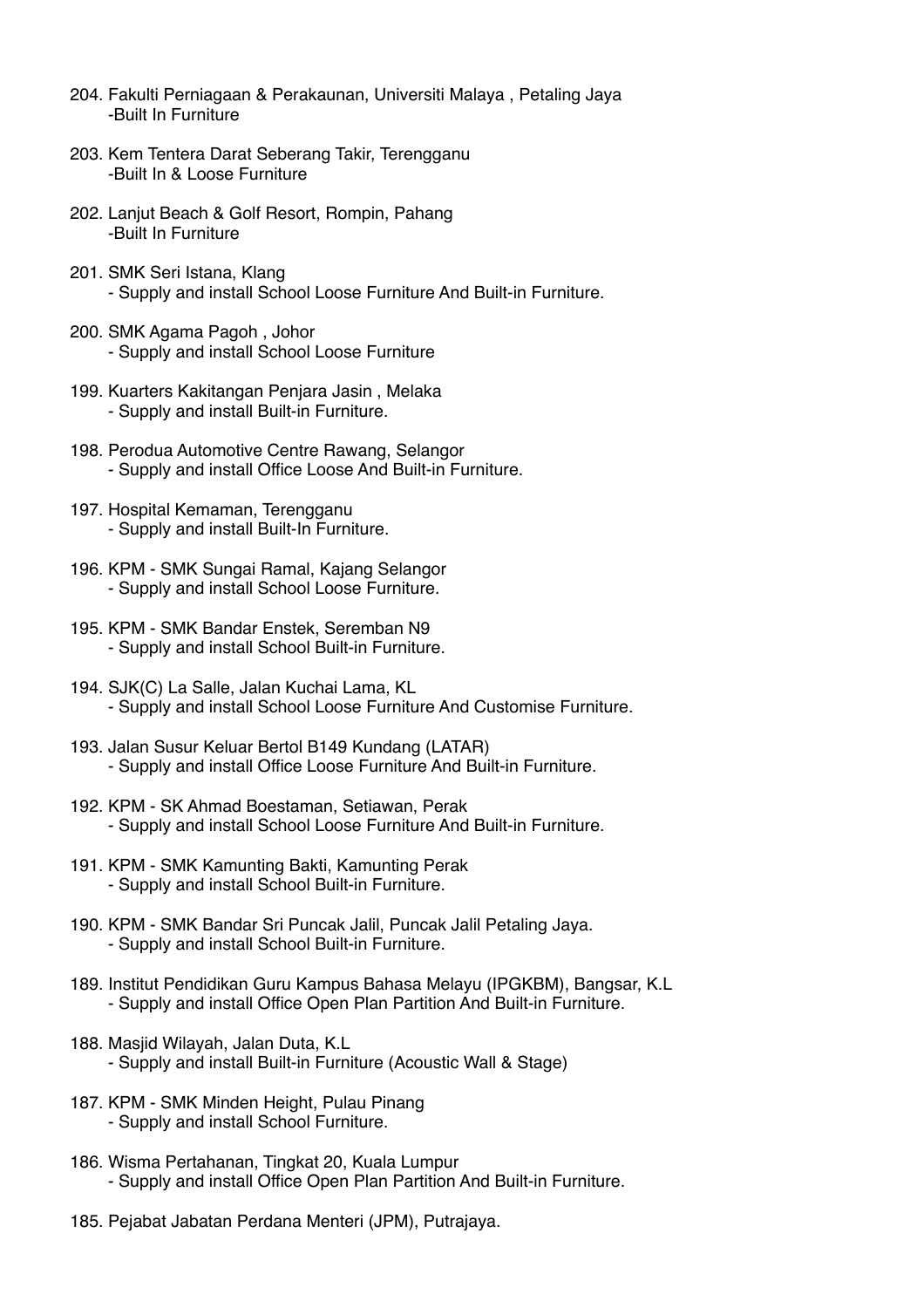- Supply and install Loose Furniture And Built-in Furniture.
- 184. Kem Sungai Besi - Supply and install Office Open Plan Partition And Built-in Furniture.
- 183. KPM SMK Orkid Desa, Kuala Lumpur - Supply and install School Loose Furniture And Built-in Furniture.
- 182. KPM SMK Seri Sentosa, Kuala Lumpur - Supply and install School Furniture.
- 181. Universiti Malaysia Kelantan (UMK) - Supply and install Office Open Plan Partition And Loose Furniture.
- 180. Club House, Trolak (FELDA) - Supply and install Loose Furniture And Built-in Furniture
- 179. GEMAS Kem (GARAJ) - Supply and install Office Open Plan Partition And Loose Furniture.
- 178. Krafedge Sdn Bhd School Furniture
	- SMK Ayer Hitam, Kuala Ketil, Kedah
	- SMK Hosba, Jitra, Kedah
	- SK Lunas Jaya, Kulim, Kedah
	- SK Seri Pinang, Sungai Petani, Kedah
	- SK Seri Jemerli, Kuala Ketil, Kedah
- 177. CIDB, MITC Melaka (Near Boulevard 9) - Supply and install Office Open Plan Partition And Loose Furniture.
- 176. Lembaga Getah Malaysia, Jalan Ampang, Kuala Lumpur - Supply and install Office Open Plan Partition And Loose Furniture.
- 175. Agensi Penguatkuasaan Marirtim Malaysia (APMM), Kuantan, Pahang - Supply and install Office Open Plan Partition And Built-in Furniture.
- 174. Pejabat Jabatan Perdana Menteri (JPM), Putrajaya. - Supply and install Office Open Plan Partition And Built-in Furniture.
- 173. Pejabat Kementerian Kesihatan Malaysia, Putrajaya (Aras 1 7) - Supply and install Office Open Plan Partition And Built-in Furniture.
- 172. Pejabat Jabatan Keselamatan & Kesihatan Pekerja (JKKP) Kuantan, Pahang - Supply and install Office Open Plan Partition Furniture.
- 171. Pejabat Duta Malaysia (Bertaraf Menteri) Ke India, K.L. Sentral - Supply and install Office Open Plan Partition, Loose & Built-in Furniture.
- 170. Ibupejabat SPNB, Wisma PERKESO, Jalan Tun Razak (Aras 7 12) - Supply and install Office Open Plan Partition, Loose Furniture
- 169. IKBN Kuala Langat, Selangor.
	- Supply and install Built-in Furniture.
- 168. Pusat Latihan Teknologi Tinggi (ADTEC), Jerantut, Pahang. - Supply and install Office Open Plan Partition, Loose & Built-in Furniture.
- 167. Pejabat Aset Keretapi, Kajang Sentral Business Park, Selangor. - Supply and install Office Open Plan Partition, Loose & Built-in Furniture.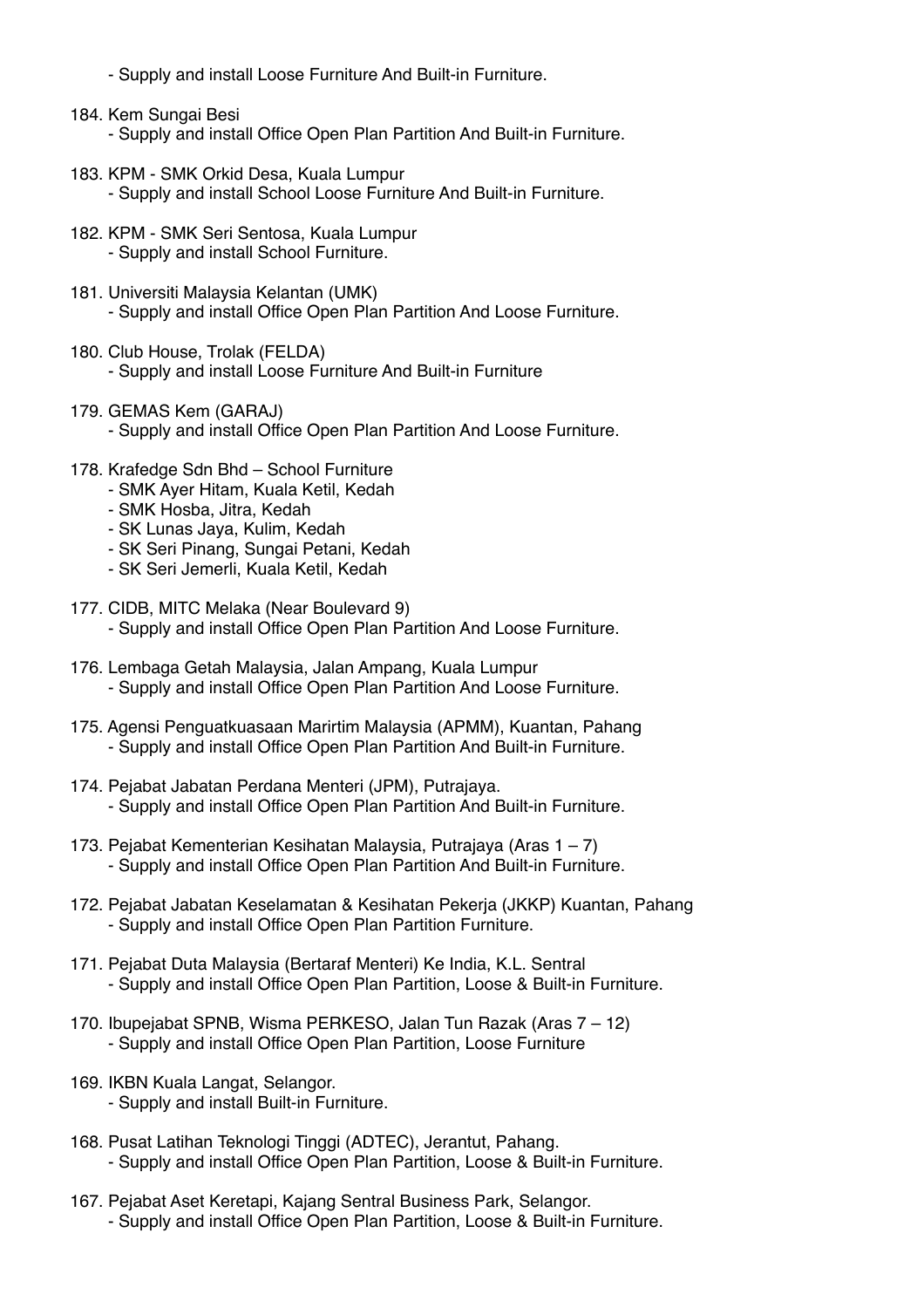- 166. Lembaga Kenaf Dan Tembakau Negara, PWTC (Aras 12 B) - Supply and install Office Open Plan Partition, Loose & Built-in Furniture.
- 165. Sekolah Kebangsaan Puncak Alam 3 - Supply and install Office Open Plan Partition, Loose Furniture.
- 164. UiTM Puncak Perdana, U10 Shah Alam.
	- Supply and install Office Open Plan Partition, Loose Furniture.
- 163. Aras 3, Jabatan Pengurusan IPT, Kementerian Pengajian Tinggi, Putrajaya - Supply and install Office Open Plan Partition, Loose Furniture.
- 162. Jabatan Pengairan Dan Saliran (JPS) Ampang, - Supply and install Office Open Plan Partition, Loose Furniture.
- 161. Turcomp Engineering Services Sdn. Bhd. - Supply and install Office Open Plan Partition, Loose & Built-in Furniture.
- 160. Perwira Niaga Malaysia (PERNAMA) - Supply and install Office Open Plan Partition, Loose Furniture.
- 159. Kompakar CRC Sdn. Bhd.
	- Supply and install Office Open Plan Partition, Loose Furniture.
- 158. Lembaga Hasil Dalam Negeri Malaysia (LHDNM, Cyberjaya Grd 19 Tingkat) - Supply and install Office Open Plan Partition, Loose Furniture.
- 157. SASA Air Cargo Express Sdn. Bhd. Shah Alam - Supply and install Office Open Plan Partition, Loose Furniture.
- 156. HTC Global Services MSC Sdn. Bhd. - Supply and install Office Open Plan Partition, Loose Furniture.
- 155. SMK Assunta, Petaling Jaya
	- Supply and install Office Open Plan Partition, Loose Furniture.
- 154. Majlis Daerah Kuala Langat (Pejabat Landskap, Pejabat Vektor, Pejabat Belia) - Supply and install Office Open Plan Partition, Loose Furniture.
- 153. KEKWA Bukit Tungku
	- Supply and install Office Open Plan Partition, Loose Furniture.
- 152. Global Rail Sdn. Bhd.
	- Supply and install Office Open Plan Partition, Loose Furniture.
- 151. Pusat Pertanian Gombak
	- Supply and install Office Open Plan Partition, Loose Furniture.
- 150. JPA, Kajang
	- Supply and install Office Open Plan Partition, Loose Furniture.
- 149. UJM Corporation Sdn. Bhd.
	- Supply and install Office Open Plan Partition, Loose Furniture.
- 148. Arkibiz MSC Sdn. Bhd. Bangsar
	- Supply and install Office Open Plan Partition, Loose Furniture.
- 147. Majlis Bandaraya Petaling Jaya (Bahagian Audit)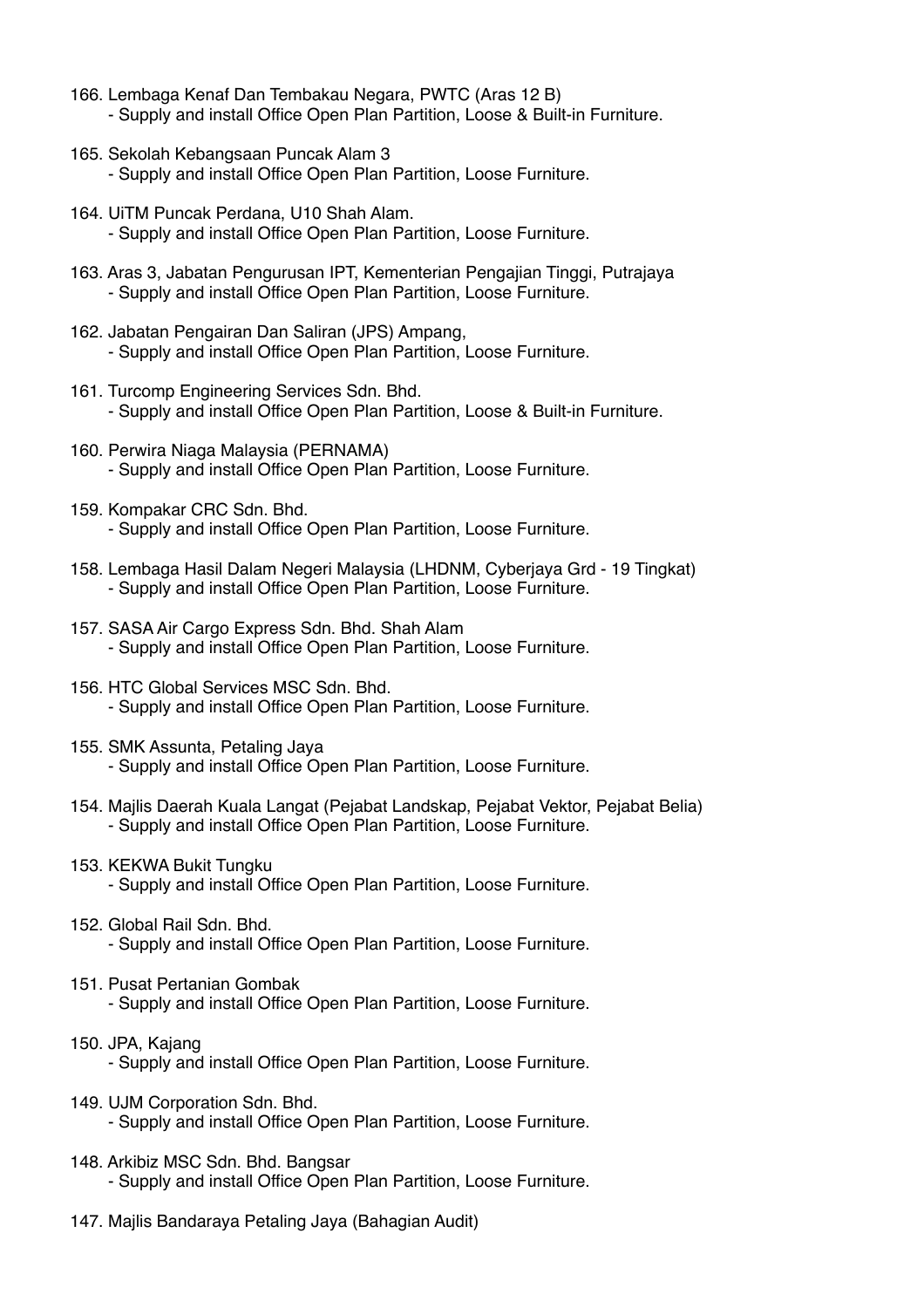- Supply and install Office Open Plan Partition, Loose Furniture.
- 146. Sekolah Pengajian Siswazah, UPM Serdang. - Supply and install Office Loose Furniture.
- 145. SMK Seri Bintang Selatan, Taman Shamelin Perkasa. - Supply and install Office Loose Furniture.
- 144. Rumah Anak-Anak Yatim Sri Gombak Batu Caves. - Supply and install Hostel Furniture.
- 143. AmBank (Petaling Jaya, Kajang, Jalan Raja Chulan) - Supply and install Office Open Plan Partition, Loose Furniture.
- 142. Pejabat Kecil Universiti Malaya Kelantan (UMK), Putrajaya - Supply and install Office Open Plan Partition, Loose Furniture.
- 141. Pejabat Pegurusan Kampus Kesihatan, Asrama Jururawat PPUKM. - Supply and install Office Open Plan Partition, Loose Furniture.
- 140. MINDEF (Stor CSA,Tadbir, Istiadat Pejabat, Bilik Komputre, Pejabat Kewangan) - Supply and install Office Open Plan Partition, Loose Furniture.
- 139. SK Selayang Baru 2 - Supply and install Office Open Plan Partition, Loose Furniture.
- 138. Soak Media Sdn. Bhd. - Supply and install Office Open Plan Partition, Loose Furniture.
- 137. Alam Flora Sdn. Bhd. Kuala Selangor. - Supply and install Office Open Plan Partition, Loose Furniture.
- 136. Institut Kemahiran Belia Negara (IKBN) Pekan, Pahang. - Supply and install Office Open Plan Partition, Built-in and Hostel furniture.
- 135. Sekolah Menengah Kebangsaan Bukit Rambai, Melaka - Supply and install School Furniture.
- 134. Institut Kemahiran Belia Negara (IKBN) Bandar Penawar, Johor. - Supply and install Office Open Plan Partition, Built-in and Hostel furniture.
- 133. Balai Bomba Dan Kuarters Sungai Besi, Wilayah Persekutuan, K.L. - Supply and install Office Open Plan Partition, Built-in Furniture.
- 132. Mahkamah Rendah Syariah (JAKESS), Shah Alam, Selangor. - Supply and install Office Open Plan Partition, Built-in Furniture.
- 131. Sekolah Menengah Kebangsaan Alor Limbat, Marang, Terengganu. - Supply and install Office Open Plan Partition, Built-in Furniture.
- 130. Institut Kemahiran Belia Negara (IKBN) Kertih, Terengganu. - Supply and install Office Open Plan Partition, Built-in and Hostel furniture.
- 129. Mahkamah Rendah Bilik Bicara, Bangunan MRCB Shah Alam, Selangor. - Supply and install Office Open Plan Partition, Built-in Furniture.
- 128. Majlis Bandaraya Petaling Jaya (Bahagian Sukan), P. Jaya. - Supply and install Open Plan Partition.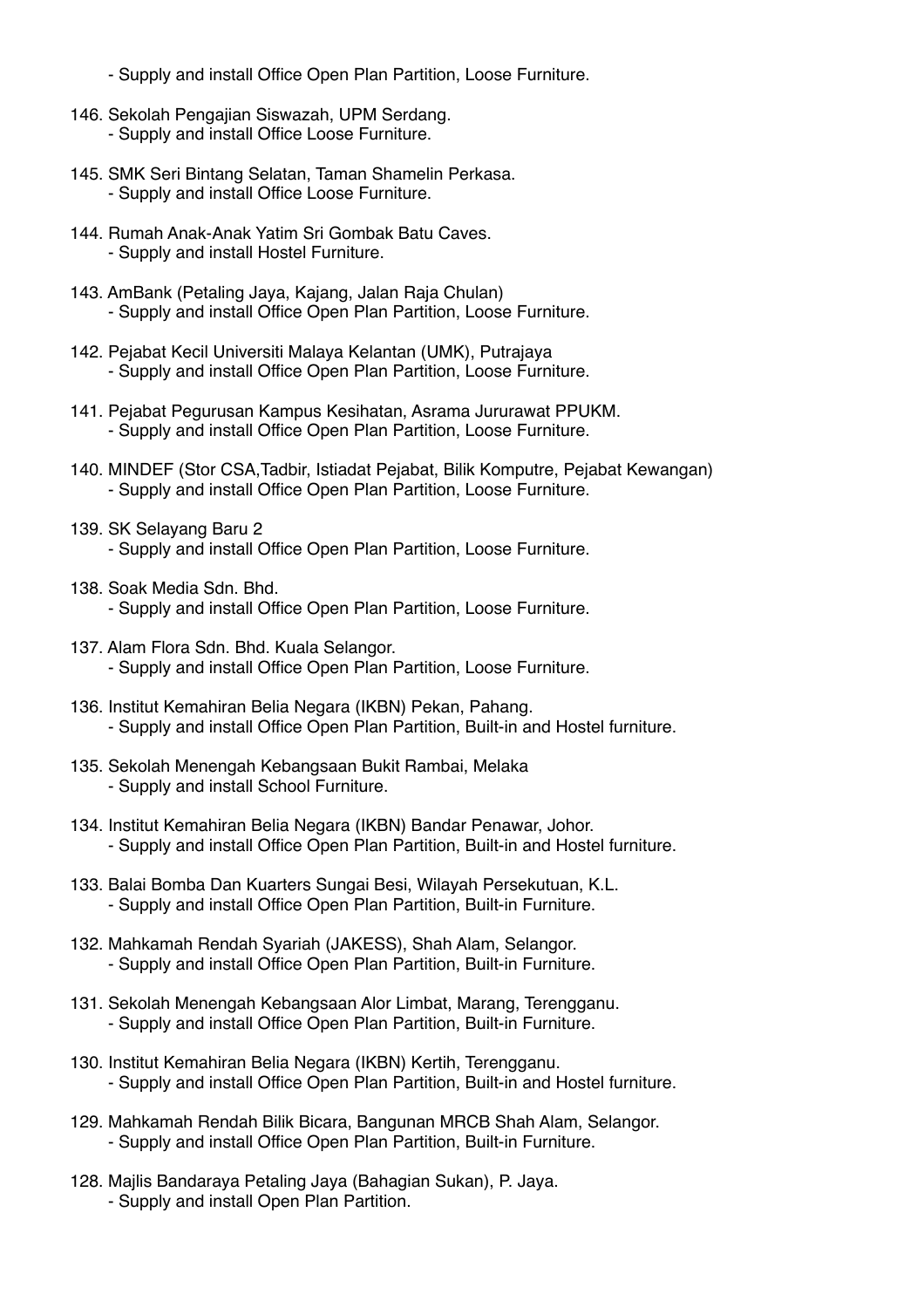- 127. Kementerian Sumber Manusia, Persiaran Raja Muda Musa, Pelabuhan Kelang. - Supply and install Built-in Furniture.
- 126. Kementerian Kesihatan Malaysia, Jalan Universiti, Petaling Jaya. - Supply and install Office Furniture And Open Plan Partition
- 125. Sekolah Menengah Kebangsaan Tanjung Karang, Perak - Supply and install Office Open Plan Partition, Built-in Furniture.
- 124. Markas Tentera Laut, Kementerian Pertahanan, Kuala Lumpur. - Supply and install Office Open Plan Partition.
- 123. Orismith, (Kuantan & Ipoh ) Branch. - Supply and install Office Open Plan Partition.
- 122. Park Avenue Hotel, Right Wing, Sungai Petani. - Supply and install Office Open Plan Partition.
- 121. Kejuruteraan Makanikal (Tingkat 21), Ibu Pejabat JKR, Kuala Lumpur. - Supply and install Office Open Plan Partition.
- 120. S.R.K. Subang Perdana, Subang, Selangor. - Supply and install laboratory furniture.
- 119. S.M.K. Puchong Permai, Puchong, Selangor. - Supply and install laboratory furniture.
- 118. Q Cells, Bangi - Supply and install Office Open Plan Partition.
- 117. Menara Celcom, (Tingkat 9), (Tingkat 12), (Tingkat 14), (Tingkat 16), (Tingkat 22), K.L - Supply and install Office Open Plan Partition.
- 116. CELCOM, Temerloh, Pahang - Supply and install Office Open Plan Partition.
- 115. CELCOM, Sungai Petani, Kedah - Supply and install Office Open Plan Partition.
- 114. CELCOM, Teluk Intan, Perak - Supply and install Office Open Plan Partition.
- 113. Maktab Rendah Sains Mara Felda (MRSMF) Sungkai, Perak - Supply and install Office Open Plan Partition, Built-in and Hostel furniture.
- 112. CELCOM, Sabah - Supply and install Office Open Plan Partition.
- 111. TNB, Sepang - Supply and install Office Open Plan Partition.
- 110. AmBank Branch, Kuala Terengganu - Supply and install Office Open Plan Partition.
	-
- 109. MIMOS Berhad, Kuala Lumpur - Supply and install Office Open Plan Partition.
- 108. Bank Islam Malaysia Berhad
	- Supply and install Office Open Plan Partition.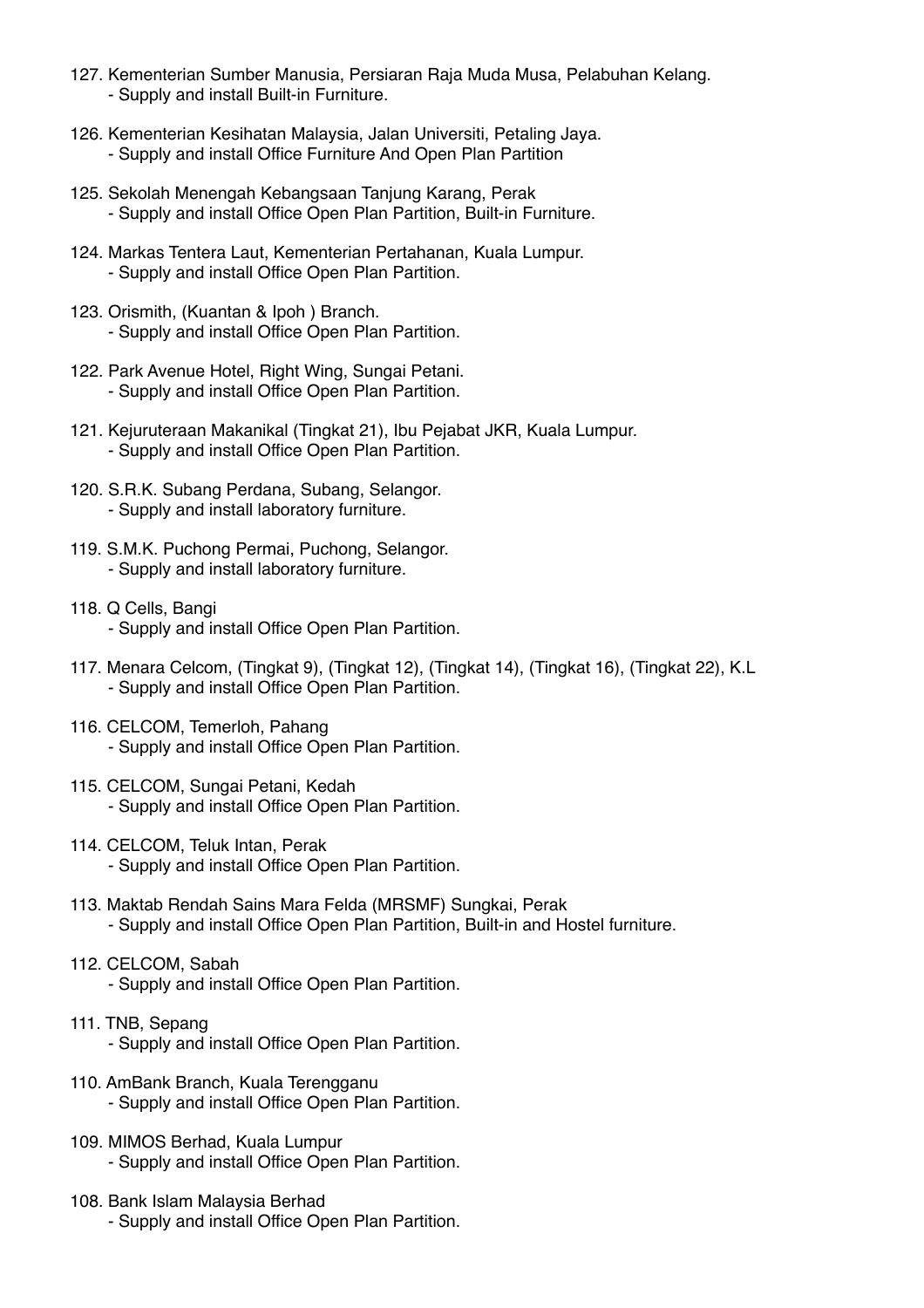- 107. Q Cells, Cyberjaya - Supply and install Office Open Plan Partition.
- 106. Menara Celcom, (Tingkat 7), Kuala Lumpur - Supply and install Office Open Plan Partition.
- 105. CELCOM, Taiping, Perak - Supply and install Office Open Plan Partition.
- 104. PTPTN, Damansara - Supply and install Office Open Plan Partition.
- 103. Majlis Daerah Kuala Langat, Banting - Supply and install Office Open Plan Partition.
- 102. Australian International School Malaysia - Supply and install Office Open Plan Partition, Built-in and Hostel furniture.
- 101. Hyundai Showroom, Sri Petaling - Supply and install Office Open Plan Partition.
- 100. Lagenda Heights, Sg. Petani - Supply and install Office Open Plan Partition and Built-in Furniture.
- 99. Malaysia Flying Academy, Melaka - Supply and install Office Open Plan Partition, Built-in and Hostel Furniture.
- 98. Mara Hostel, Ampang - Supply and install Hostel Furniture.
- 97. Hospital Kajang, Kuala Lumpur - Supply and install Office Open Plan Partition.
- 96. Syntronic Malaysia, Kuala Lumpur - Supply and install Office Open Plan Partition.
- 95. Menara Standard Chartered (Lvl 35) - Supply and install Office Open Plan Partition.
- 94. GAMUDA Berhad - Supply and install Office Open Plan Partition.
- 93. Hospital Mata Tun Hussein Onn - Supply and install Office Open Plan Partition.
- 92. Yayasan Jantung Malaysia - Supply and install Office Open Plan Partition
- 91. Universiti Industri Selangor (UNISEL) - Supply and install Office Open Plan Partition.
- 90. CELCOM Berhad, Kuantan, Pahang - Supply and install Office Open Plan Partition.
- 89. Jabatan Ukur Dan Pemetaan Malaysia (JUPEM) - Supply and install Office Open Plan Partition (13 Negeri)
- 88. Dasar Cetak Sdn. Bhd. Shah Alam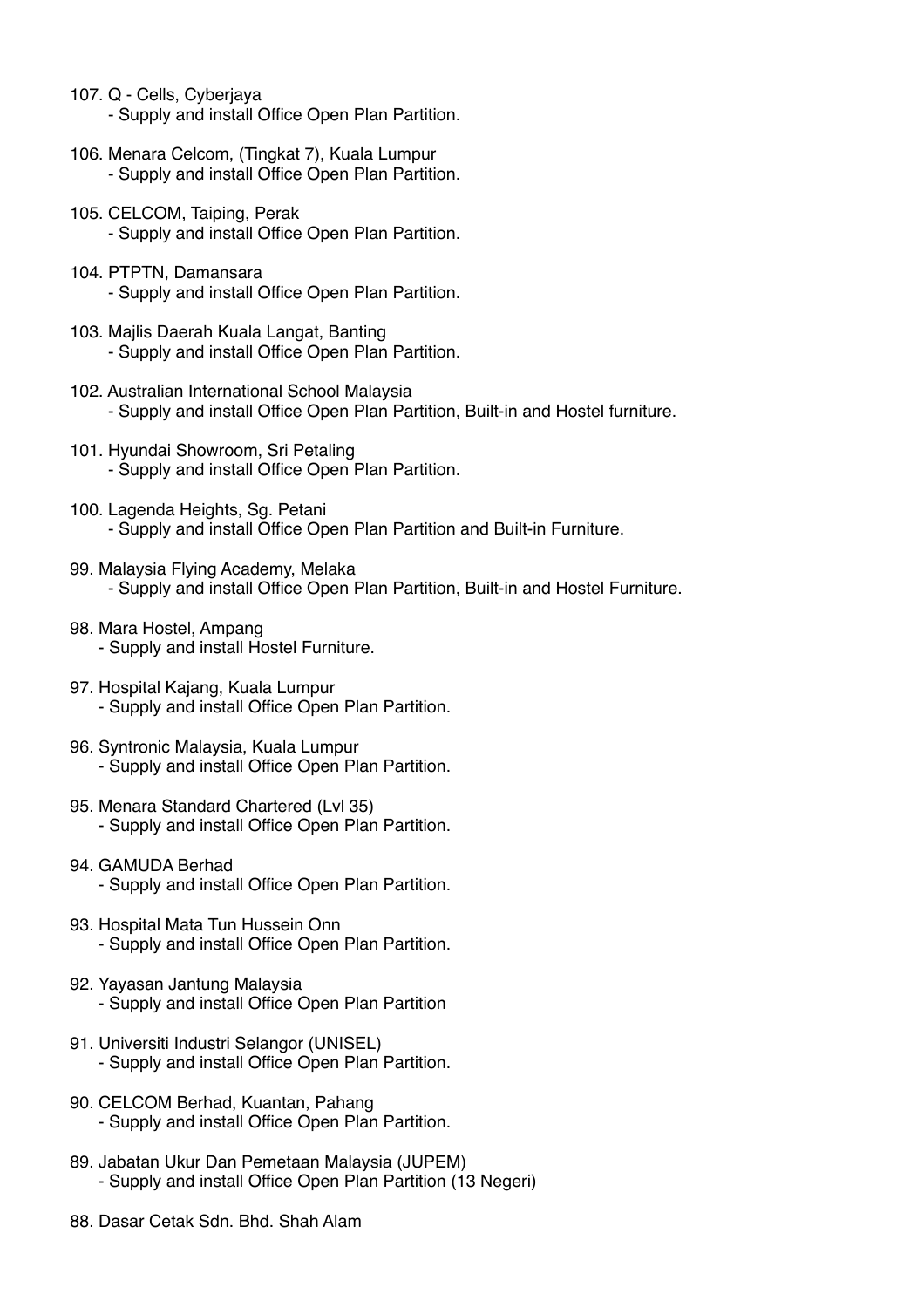- Supply and install Office Open Plan Partition.
- 87. Jabatan Pengairan Dan Saliran Malaysia. - Supply and Install Office Open Plan Partition.
- 86. Mahkamah Majisteret Shah Alam - Supply and Install Office Open Plan Partition.
- 85. TNB Sungai Besar, Sabak Bernam - Supply and Install Office Open Plan Partition.
- 84. The University of Nottingham, Semenyih - Supply and Install Office Open Plan Partition, Built-in and Hostel Furniture.
- 83. Menara TNB, Petaling Jaya - Supply and Install Office Open Plan Partition.
- 82. Lembaga Minyak Sawit Malaysia (MPOB) - Supply and Install Office Open Plan Partition.
- 81. Majlis Bandaraya Petaling Jaya (MBPJ) - Supply and Install Office Open Plan Partition.
- 80. Institut Penyelidikan Perhutanan Malaysia (FRIM), Kepong - Supply and Install Office Open Plan Partition.
- 79. Kementerian Pengajian Tinggi, Putrajaya - Supply and Install Office Open Plan Partition.
- 78. Kementerian Kesihatan, Putrajaya - Supply and Install Office Open Plan Partition.
- 77. Media House MITC, Melaka - Supply and Install Office Open Plan Partition.
- 76. Wisma SUK, Shah Alam, Selangor - Supply and Install Office Open Plan Partition.
- 75. Malaysia Biotech, Kuala Lumpur - Supply and Install Office Open Plan Partition.
- 74. Rimba Ramin, Kuala Lumpur - Supply and Install Office Open Plan Partition.
- 73. British India, Kuala Lumpur - Supply and Install Office Open Plan Partition and Built-in Furniture.
- 72. Kencana Petroleum Berhad, Lumut - Supply and Install Office Open Plan Partition.
- 71. Enstek KLIA, Putrajaya - Supply and Install Office Open Plan Partition.
- 70. Putrajaya Holdings - Supply and Install Office Open Plan Partition.
- 69. JCL Engineering Sdn Bhd - Supply and Install Office Open Plan Partition.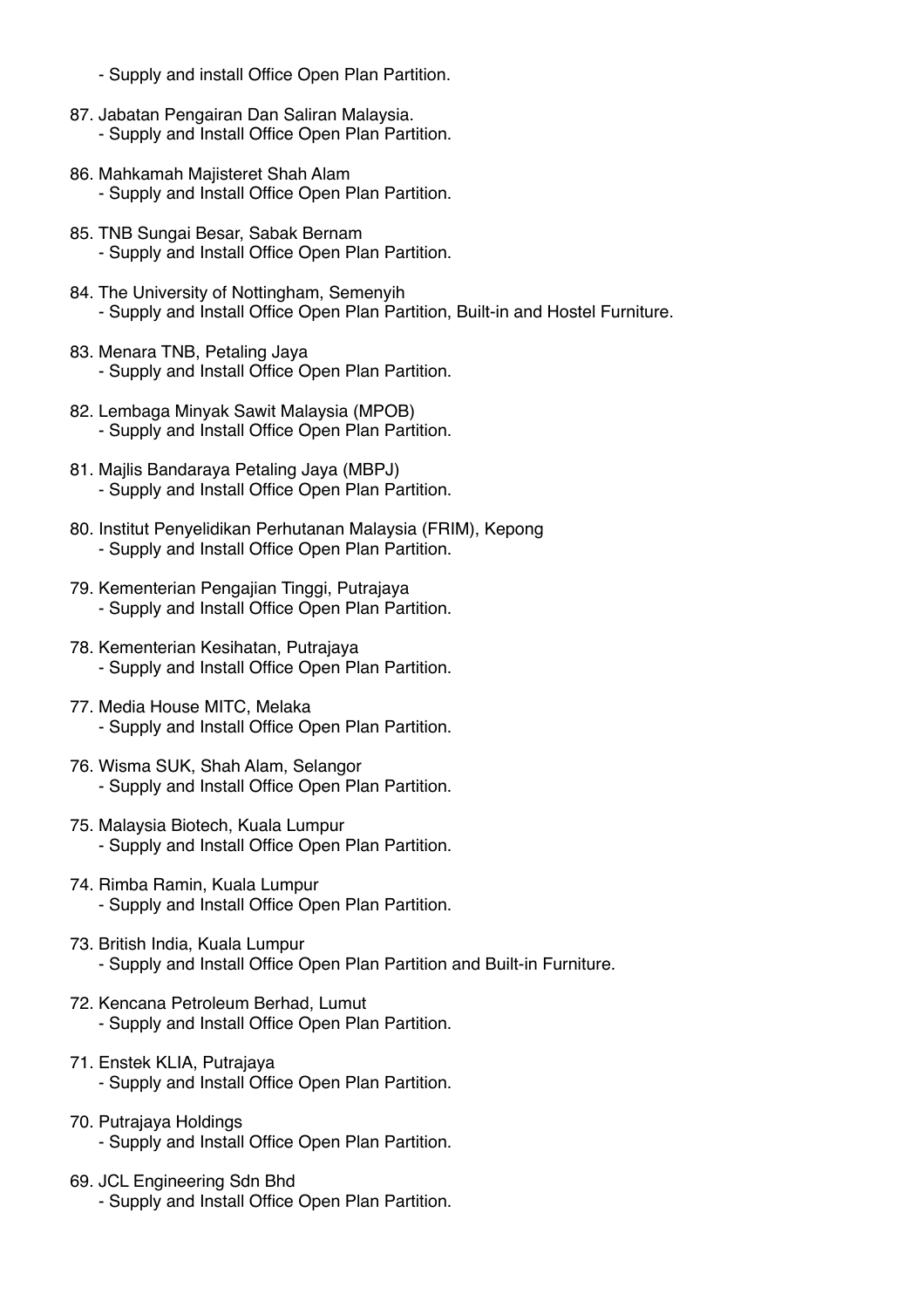- 68. Sapura Energy Sdn Bhd
	- Supply and Install Office Open Plan Partition.
- 67. Packaging Sales & Services (M) Sdn Bhd - Supply and Install Office Open Plan Partition.
- 66. Spot Amac Sdn Bhd
	- Supply and Install Office Open Plan Partition.
- 65. Rayson Health Products Sdn Bhd - Supply and Install Office Open Plan Partition.
- 64. Malaysia Maritime Enforcement Agency - Supply and Install Office Open Plan Partition.
- 63. Universiti Teknologi Malaysia, Kuala Lumpur - Supply and Install Office Open Plan Partition.
- 62. University Teknologi Mara, Shah Alam, Selangor - Supply and Install Office Open Plan Partition.
- 61. Kompleks Rakan Muda Puchong - Supply and Install Office Open Plan Partition, Hostel Furniture and Built-in Furniture.
- 60. Kolej Universiti Teknologi Kebangsaan Malaysia (KUTKM) - Supply and Install Office Open Plan Partition.
- 59. Menara Citibank Level 39, Ampang Kuala Lumpur - Supply and Install Office Open Plan Partition.
- 58. Jabatan Nazir Sekolah, Melaka - Supply and Install Office Open Plan Partition.
- 57. Menara Dayabumi, Kuala Lumpur - Supply and Install Office Open Plan Partition.
- 56. Bioko Business Malaba, Republic of Equatorial Guinea, Avenida Libertad - Supply and Install Office Open Plan Partition.
- 55. Jabatan Pengaliran Dan Saluran (JPS), Seremban - Supply and Install Office Open Plan Partition.
- 54. TNB, Klang - Supply and Install Office Open Plan Partition
- 53. TNB (Bahagian ICT)
	- Supply and Install Office Open Plan Partition.
- 52. Institut Latihan Sultan Ahmad Shah, Bangi Selangor - Supply and Install Office Open Plan Partition.
- 51. Technology Park Malaysia, Kuala Lumpur - Supply and Install Office Open Plan Partition.
- 50. TNB, Kluang, Johor - Supply and Install Office Open Plan Partition.
- 49. TNB, Bukit Mertajam, Penang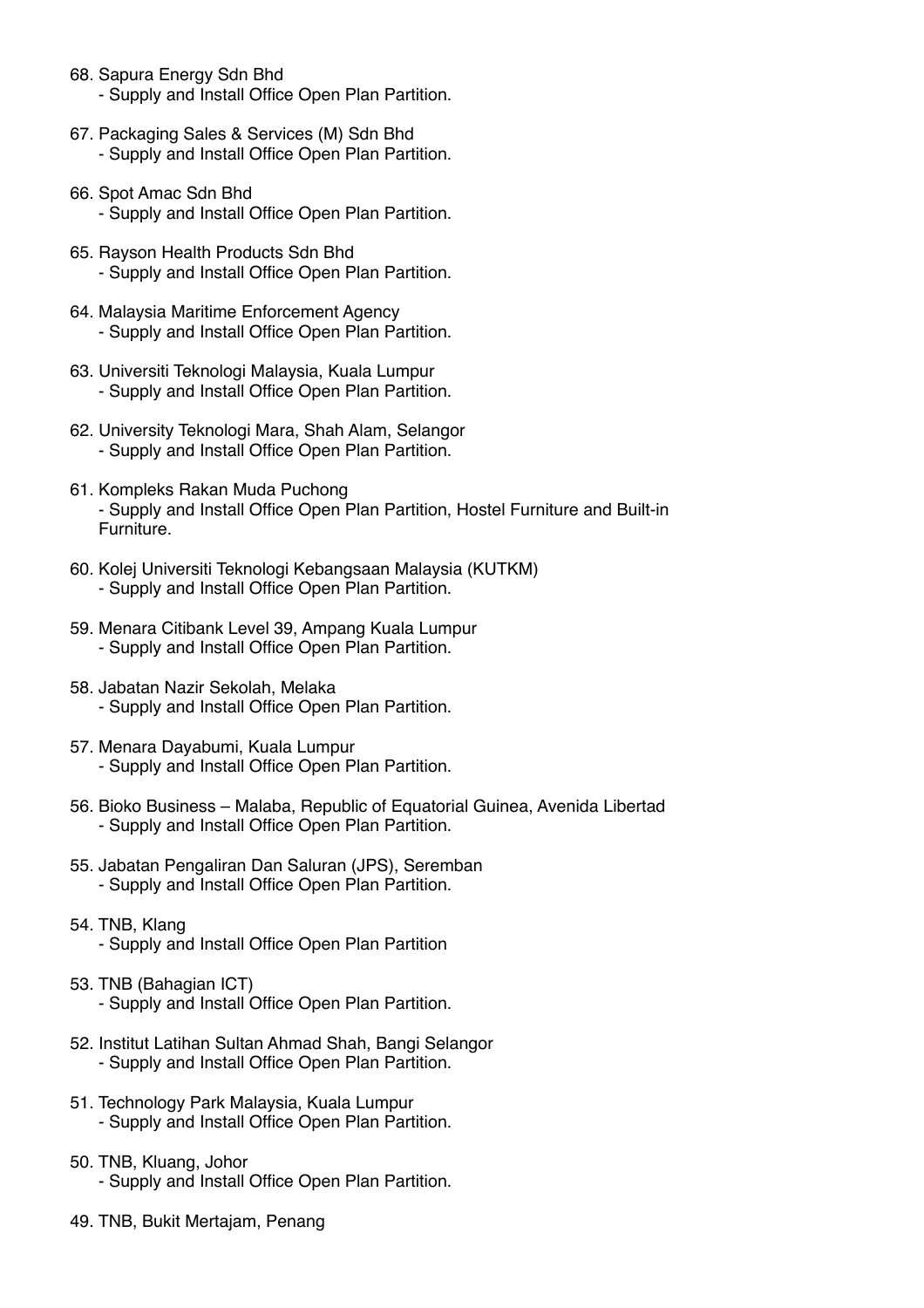- Supply and Install Office Open Plan Partition.
- 48. TNB, Johar Bahru - Supply and Install Office Plan Partition.
- 47. PETRONAS, Bangi - Supply and Install Open Plan Partition.
- 46. Majlis Daerah Banting, Selangor - Supply and Install Open Plan Partition.
- 45. Blair Academy, Kuala lumpur - Supply and Install Office Open Plan Partition and Built-in Furniture.
- 44. Dayabumi, Kuala Lumpur - Supply and Install Office Open Plan Partition.
- 43. PAM Jasin, Melaka - Supply and Install Built-in Furniture.
- 42. PAM Graha Maju, Melaka - Supply and Install Built-in Furniture.
- 41. Islamic College, Melaka - Supply and Install Built-in Furniture.
- 40. PETRONAS, Melaka - Supply and Install Built-in Furniture.
- 39. Hotel Puri, Jalan Tun Tan Cheong Lock, Melaka - Supply and Install Built-in Furniture.
- 38. TKR MFG (M) SDN BHD, Melaka - Supply and Install Built-in Furniture.
- 37. Institut Latihan Perindustrian, Bukit Katil, Melaka - Supply and Install Built-in Furniture.
- 36. NI Image Supply & Services Sdn. Bhd. Melaka - Supply and Install Built-in Furniture.
- 35. Creative Cubic Electronics Sdn. Bhd. Melaka -Supply and Install Built-in Furniture.
- 34. Quantum Structural Membrances Sdn. Bhd. Melaka - Supply and Install Built-in Furniture.
- 33. Powertek Berhad, Kuala Sg. Baru, Melaka - Supply and Install Built-in Furniture.
- 32. Pejabat Pembangunan KUTKM, Melaka - Supply and Install Built-in Furniture.
- 31. Institut Kemahiran Belia Negara, Dusun Tua - Supply and Install Open Plan Partition and Chipboard Base Furniture and Built-in Furniture.
- 30. Wisma Tanah, Kuala Lumpur - Supply and Install Open Plan Partition and Chipboard Base Furniture.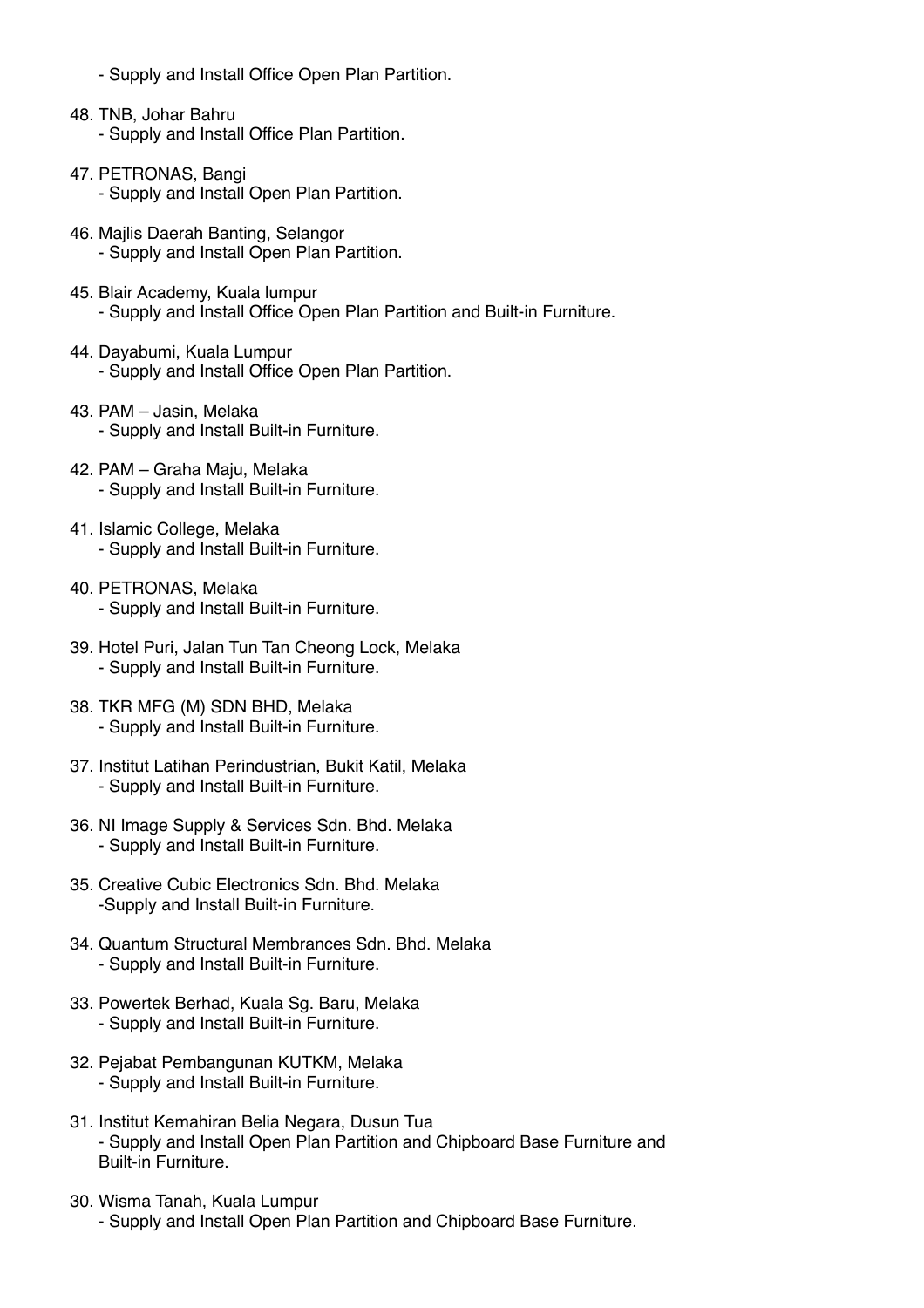- 29. Pejabat Kesihatan Pendang, Kedah - Supply and Install Built-in and Loose Furniture.
- 28. SMART School, Putrajaya - Supply and Install Bilik Guru Workstation and Office Furniture.
- 27. Australian International School - Supply and Install loose office and student furniture.
- 26. SK Sri Petaling, Kuala Lumpur - Supply and Install laboratory furniture
- 25. SMK Pasir Gudang, Johor - Supply and Install laboratory furniture.
- 24. SMK PPP Tun Razak, Sungai Tekam, Jerantut, Pahang - Supply and Install laboratory furniture.
- 23. Gema Padu Sdn Bhd - Supply and Install Bilik Guru Workstation, Chipboard Base Furniture and Built-in Furniture.
- 22. S.M.K Alam Megah 2, Shah Alam - Supply and Install laboratory furniture.
- 21. MARDI, Kuala Lumpur - Supply and Install laboratory furniture.
- 20. Hong Leong Bank, Kuala Lumpur - Supply and Install Open Plan Partition and Chipboard Base Furniture.
- 19. SK Mutiara Rini 2,Skudai Johor - Supply and Install laboratory furniture.
- 18. SK Mutiara Rini 3, Skudai Johor - Supply and Install laboratory furniture.
- 17. SMK Selesa Jaya, Johor Bahru - Supply and Install Bilik Guru Workstation and Chipboard Base Furniture.
- 16. SK Pelabuhan Kuantan, Pahang - Supply and Install Bilik Guru Workstation and Chipboard Base Furniture.
- 15. SMK Paya Pulai, Temerloh, Pahang - Supply and Install laboratory furniture.
- 14. Kolej Matrikulasi Pahang, Daerah Kuantan, Gambang, Pahang - Supply and Install Office Open Plan Partition and Chipboard Base Furniture.
- 13. Maktab Melayu Kuala Kangsar, Perak - Supply and Install laboratory furniture.
- 12. Kolej Matrikulasi Kedah, Kubang Pasu, Kedah - Supply and Install Office Open Plan Partition and Chipboard Base Furniture.
- 11. Delta Auto Spares Sdn Bhd, Johor - Supply and Install Office Workstation and Chipboard Base Furniture.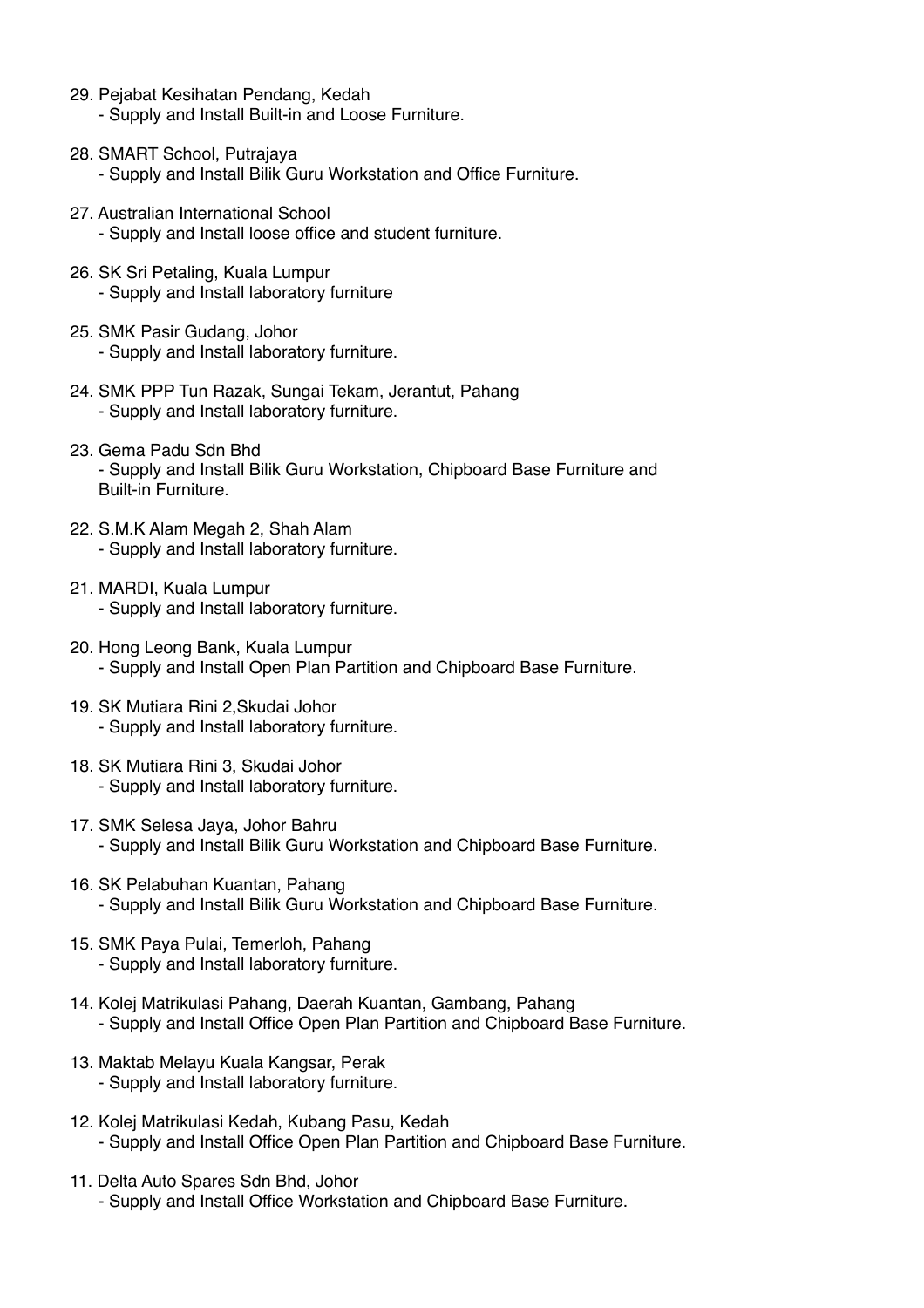10. Maybank, Klang

- Supply and Install Office Workstation and Chipboard Base Furniture.

- 9. Menara Maybank, Kuala Lumpur - Supply and Install Office Workstation and Chipboard Base Furniture.
- 8. Politeknik Port Dickson, Seremban - Supply and Install Office Open Plan Partition and Chipboard Base Furniture.
- 7. SK Sentul 2, Sentul - Supply and Install Bilik Guru Workstation and Chipboard Base Furniture.
- 6. Bumi Hiway (M) Sdn Bhd - Supply and Install Office Workstation and Chipboard Base Furniture.
- 5. SMK Triang 3, Mukim Triang, Daerah Bera, Pahang - Supply and Install Office Open Plan Partition, Chipboard Base Furniture, Built-in Furniture, Laboratory Furniture.
- 4. SMK Bandar Permaisuri Cheras - Supply and Install Bilik Guru Workstation and Chipboard Base Furniture.
- 3. SMK Bandar Baru Daru Aman, Jitra, Kedah - Supply and Install laboratory Furniture.
- 2. Carcosa Seri Negara - Supply and Install Office Open Workstation and Chipboard Base Furniture.
- 1. Gamuda Berhad - Supply and Install Office Open Plan Partition and Chipboard Base Furniture.